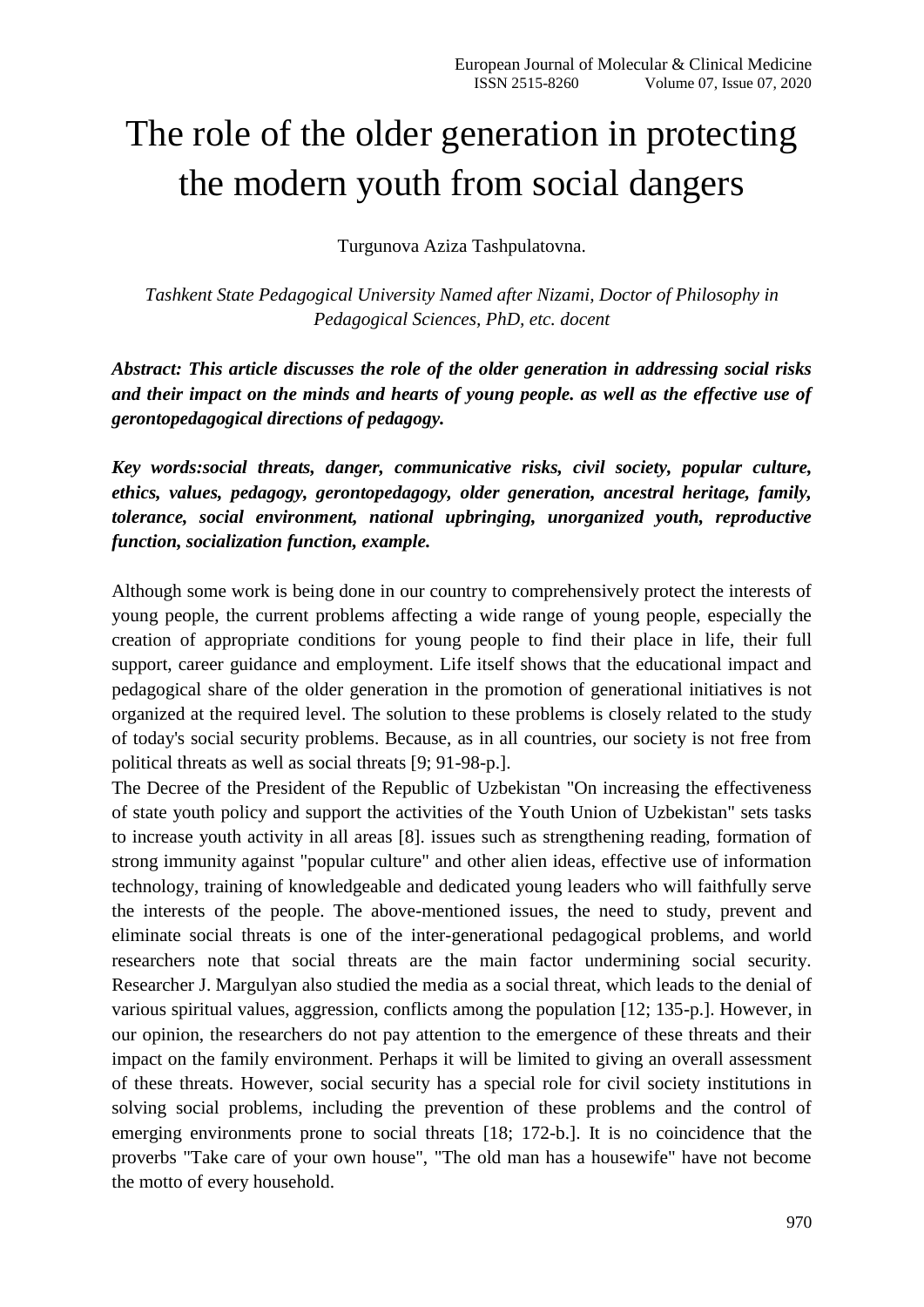Today, experts are able to stabilize the environment of families prone to social threats by highlighting social threats, basic concepts, structures, functions and tasks, ways to address them, analyze different views on threats and reveal their content in terms of youth consciousness and age. the study of the development trends of older generation experiences in security is a cross-cutting issue.

As a result of the research, the modern forms of threats can be classified as follows:

**First,**these are social threats that can include the following. That is:

Inadequate social policy for the elderly and the younger generation as a result of low living standards, rapid population growth;

the emergence of unreasonable disparities between incomes and a sharp increase in disparities, violations of the rule of law and the principles of justice;

increase in the number of unemployed as a result of unresolved employment issues, delays in the implementation of state policy on the elderly and the younger generation;

Delays in the quality of education and ineffectiveness of educational work, inconsistency of the education system, infrastructure;

social inactivity of citizens, especially women, etc.

**Second,** these are political risks**.**These include external threats, regional majorities, local wars, instability in border states, incitement of armed conflict by third parties, religious extremism and international terrorism. There are also internal threats, including violations of human rights and freedoms, political and social imbalances in society, flaws in the legislative mechanism, weakened tolerance, religious intolerance, aggressive nationalism, growing corruption, materialism, localism, tribalism.

**Third, spiritual-ideological dangers**the separation of nations from their historical, spiritual, moral, ethno-cultural roots, indifference to them, the emergence of an ideological vacuum, the negative impact of "mass culture" on human consciousness and national values. Inadequacy of education. Separation of the country from world scientific and technological progress. Lack of development of information and communication technologies and isolation from the world network. We can introduce PR technologies based on a blind approach.

**Fourth, eco risks**These include environmental crisis, disruption of the gene pool, neglect of environmental factors, production that is harmful to the environment and public health, inability to use effective disposal technologies, shortage of drinking water and water bodies, loss of control over harmful foods and pharmacological products; natural and man-made disasters.

**Fifth, economic risks.**These include instability in the macroeconomy, investment climate, non-competitive products of the national economy, inability to enter foreign markets, delays in innovation, lack of economic integration, low technical level, underdeveloped market infrastructure, instability of money circulation, rising costs and poor legal framework. possible. Many scientific works of foreign researchers can be cited in this regard.

The concept of "threat" is one of the least studied pedagogical issues. It has been studied in most scientific studies in accordance with the concept of "security". For example, G. Kissinger viewed threat as a manifestation of dominance [11; P. 80], and A. Boksha tried to substantiate the impact of spiritual threats on the collapse of the institution of the family in Russian society by conducting research on the content of this concept and its aspects related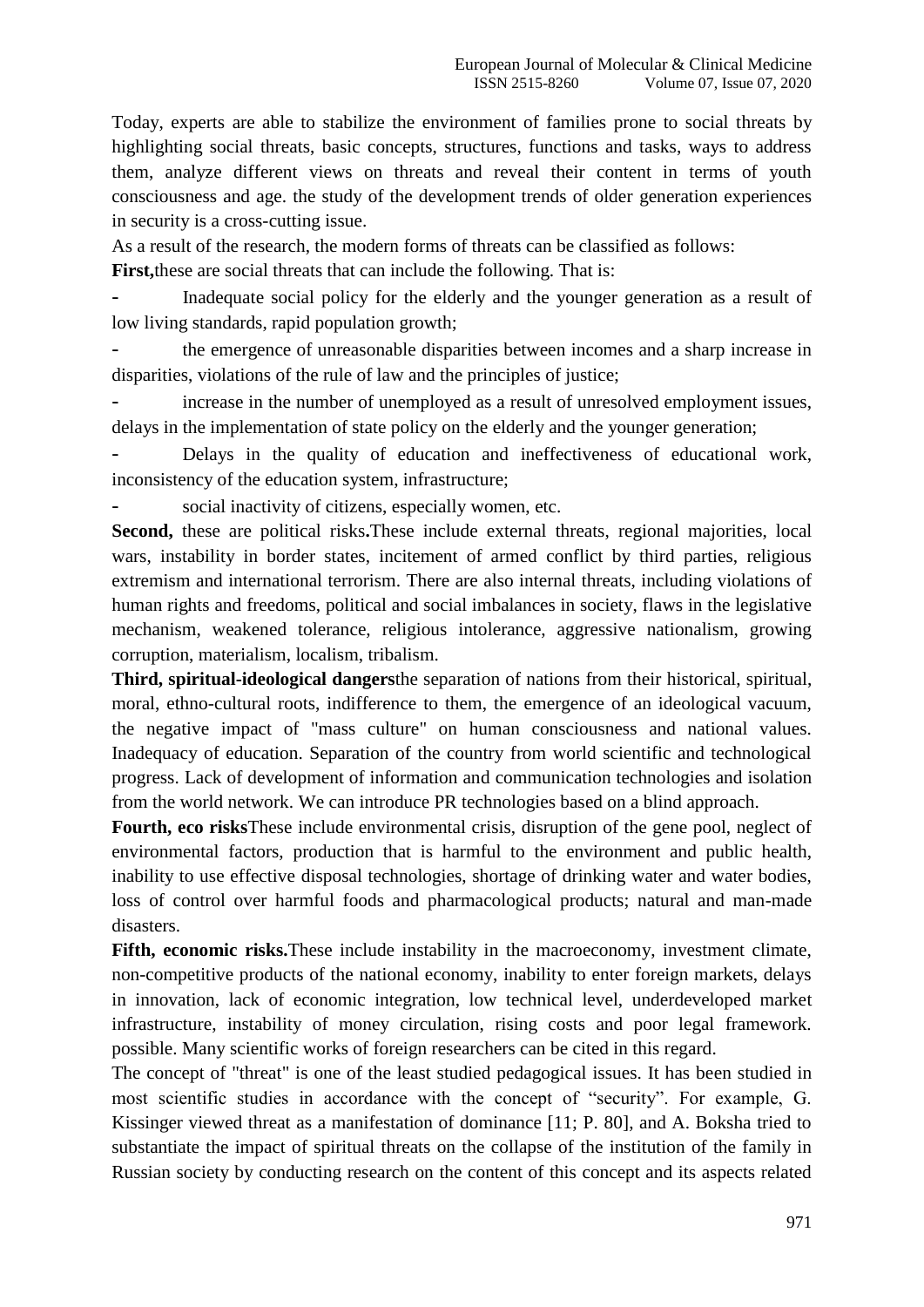to spirituality and the family [6]. Researchers AS Skvortsov and DA Kruglov have also applied the term "threat" to military security.

Political scientist Sh. Pakhrutdinov considers "threat" as a "socio-political situation": "Threat is a socio-political situation, which in a certain historical period has a specific purpose, that is, to weaken the political foundations of the state as a social system. due to the influx of territorial and regional factors aimed at disrupting their vital activities and, in general, disrupting life "[15; P. 11]. According to the philosopher R. Samarov, the concept of "threat" plays a key role in the theory of security, the transition from the probability level of danger to reality, which is an indirect and indirect form of threat or the interests of the individual, society and state (including the world community). is a set of dangerous conditions and factors for the national way of life, a manifestation of real contradictions that exist or are likely to occur in society "[18; 36].

As we study the origin and evolution of threats, we have given the following definition of social threats, based on the reasons for their emergence, social embryos, existing definitions and descriptions.

Social threats include inadequate living standards, income inequality, unemployment, dependency, poor education, poor education, various strata of the population through alien ideas, instability between generations, destabilization of the family environment, the current threat to the interests of society as a whole -form of risk.

The analysis of the existing problems shows that the threats that have arisen and are growing in the process of globalization, especially social threats, have not been studied in a fundamentally pedagogically fundamental way. In particular, the essence of "aggression", "social security", "threat", "social threat", "social risk" applied to the family environment to date, the possibilities of interaction, which of them should be prevented in the first place? , the question of which one presents the family as a major force as a serious threat to the social environment has not been pedagogically analyzed. However, in an environment where the ability to curb their negative effects is increasingly limited today, finding answers to these questions remains the most important factor in maintaining a healthy family environment. As Saidov rightly pointed out, the threat is "... a continuation of economic and social problems. The national policy of any state, as a system, consists of ideological, economic and cultural elements. It also depends on many interrelated issues such as personnel, education, media, security. If any of these are overlooked, the conditions are right for conflicts to escalate "[17; 16-b.].

Predisposition to social threats is not a spontaneous, unexplained situation, but, firstly, the emergence of deviations in families, the risk of aggression as a continuation of it. Neither of them reaches the level of practical activity. But the gradual escalation of aggression leads to the emergence of a direct threat. Social risks are the starting point for the emergence of a predisposition to threats in certain families. Deviations and aggression in the family occur in its formation, destabilization of the family environment, the process of increasing tendency, the stage of maturation, its escalation into threats.

In this sense, in order to avoid the "threat", first of all, to prevent social threats in the family, to strengthen the educational factors to eliminate the factors that lead to aggression (in our opinion, one of the main factors is the experience of national gerontopedagogy [24; p. 204]. , we will focus on this below), to prevent social risks from reaching the level of social threat, it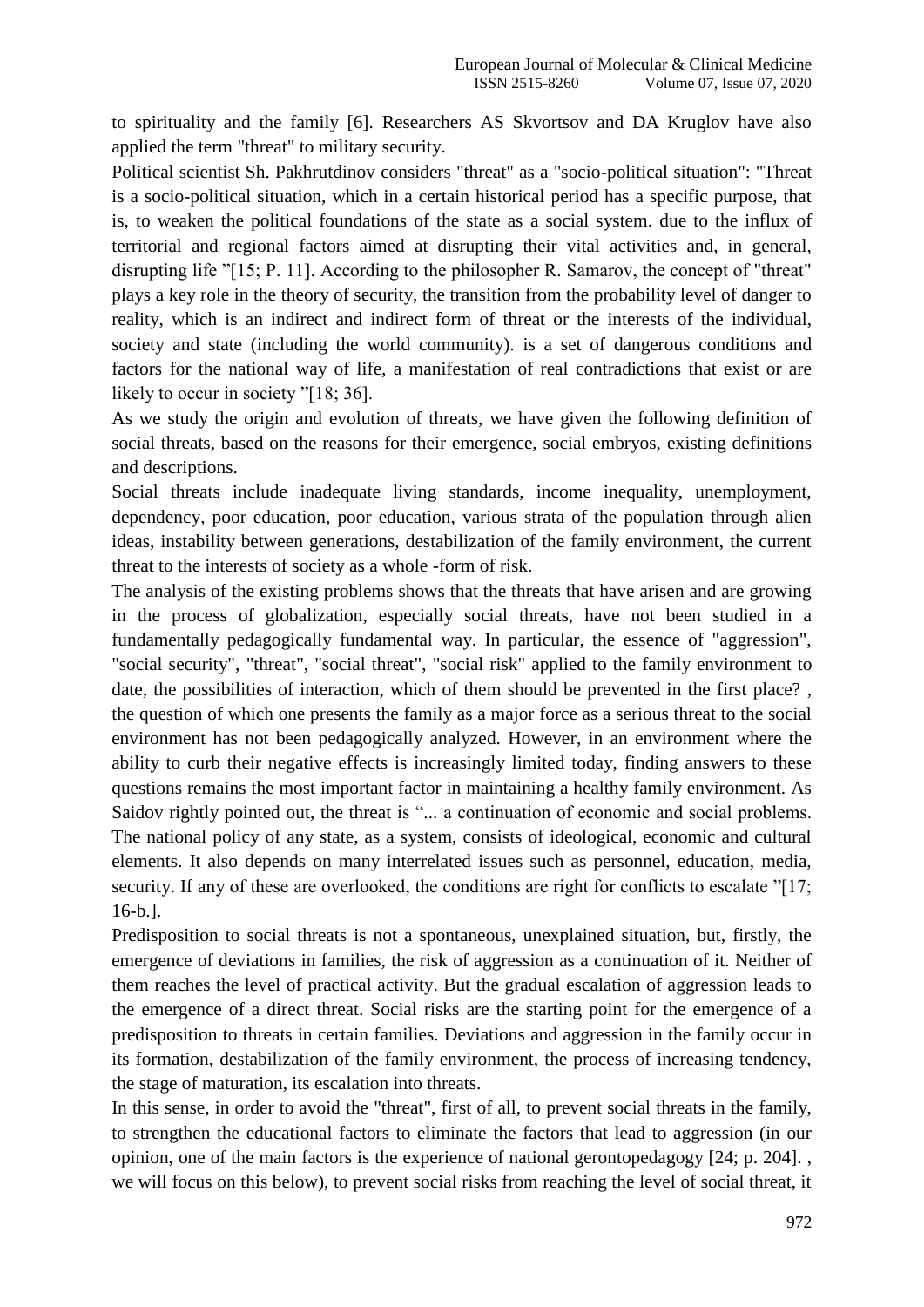is necessary to take control of education in the family by the older generation. Therefore, in the family environment, if the objective and subjective causes of them are not understood in time, the level of propensity will increase and become a concrete threat, if the pedagogical basis of the preventive system against them is not strengthened. In our view, social threats lead to instability from a long-lasting family environment to a social environment, from a social environment to a family environment, in short, they are a dangerous process that consists of the beginning and end of a chain.

There is a lack of scientific and theoretical knowledge about the basics, resources and problems of social security in order to objectively assess the nature of the social threat, to distinguish it from other threats, to have ways, means and means of stabilizing the family environment. Must be able to apply the methods and means of stabilizing the family environment, as well as modern manifestations of social threats and their mechanism of action. Increasing the effectiveness and scale of reforms in Uzbekistan, improving a healthy lifestyle, strengthening the focus on youth policy are reflected in the effectiveness of reforms under the Action Strategy and State Programs on five priority areas of development of the Republic of Uzbekistan in 2017-2021 [1]. Effective reforms are underway to develop the social sphere. In particular, loans are provided to graduates of educational institutions to create new jobs and start businesses in regions with high unemployment.

The family has a special place in the system of social institutions in terms of its historical and cultural place, demographic characteristics and social and pedagogical functions. From time immemorial, not only social relations, political, legal and economic factors in society have influenced the formation of the family as a separate micro-institution, but also the family, ensuring the continuity of ethno-cultural and historical development.

First, despite the fact that the government of the republic is taking important decisions and taking social measures to strengthen families and improve their welfare, the level of unhealthy families and fragile families remains high. Analyzes by experts in the field show that the instability of the family environment, especially the socio-economic difficulties in families prone to social threats, is one of the main reasons for the breakdown of most families.

Second, the changes in the market economy in our society have a two-way effect on the family and family relations, the younger generation does not have a stable profession, employment and livelihood issues are not addressed systematically, the older generation is relatively irresponsible in solving these problems.

Third, in our country, where "family relations are the highest value", the social status of the family is very high, and although it still retains its status, it is necessary to successfully pursue public policy in this area, fully implement reforms to strengthen the family and achieve goals. there are a number of systemic problems and shortcomings that hinder it. In particular, there is no effective mechanism for identifying families prone to social threats and carrying out preventive work with them. There is no targeted support system for the needy and vulnerable, especially women, the unorganized youth, the unemployed and the socially inactive, the practice of individual work, the employment of socially vulnerable groups. activities to promote and develop entrepreneurship are not effective enough [3]. In particular, the fact that the work of unorganized youth to find their place in life, their full support, career guidance and employment is not organized at the required level, life itself shows that the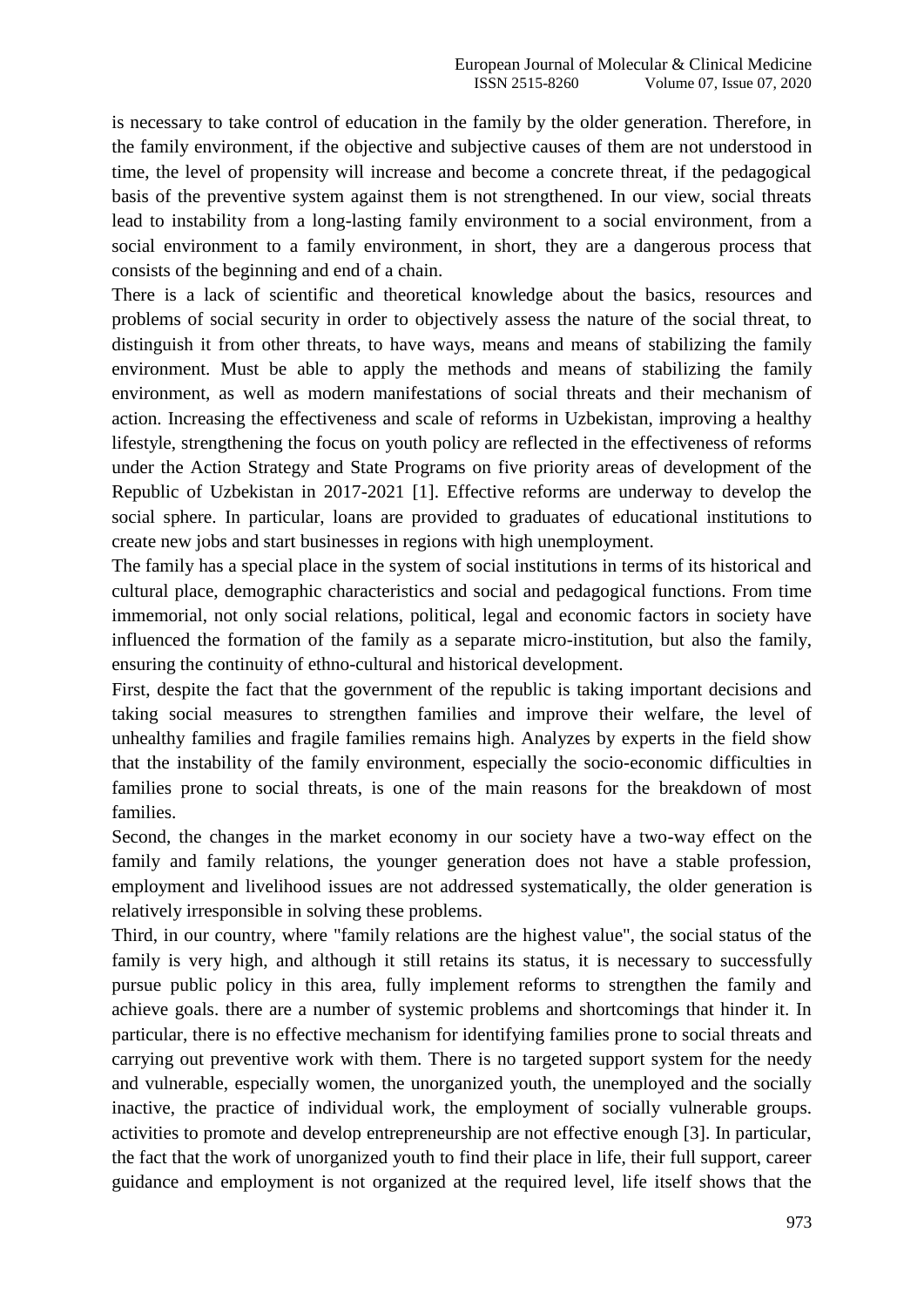functional responsibilities of the older generation in solving these problems are not clear.

The threats and dangers that exist in the family environment today can be distinguished as follows. In particular, a series of content risks in terms of content that occur in a family environment that has a negative impact on the behavior, spiritual and moral upbringing of young people, the worldview and lifestyle of the population. Behavior of the older generation in the family, attitudes towards each other and attitudes based on mutual trust, immorality, unhealthy lifestyle: violence, evil, shamelessness, speaking contrary to the norms of morality. The second is the communicative dangers, which mainly arise in the process of

communication with various people who come to the house as a result of an unhealthy family environment, deceiving the children of families prone to "generosity", compassion, social threats to the younger generation, especially the unorganized. , harassment, insult, intimidation, etc. As a result of such an unhealthy environment in the family, there is a tendency to insult, intimidate, intimidate, blackmail and enslave them, or to enslave them.

The third risk is the risks in this online environment, which can also be divided into a number of types. For example, the Guide to Protecting Youth in the Online Environment, developed by the Center for Information Security, describes the global network's lack of boundaries, the proliferation of useful information as well as unhealthy content, and a range of risks [4; 9-b.]. 1. Ideological and theoretical views and practices based on it, ie ideological aggression, directed against the peace and stability of a particular nation, society, state, aimed at weakening and disrupting the political and constitutional order, threatening the security of citizens and society. Ideological violations committed by evil forces and various centers directly or indirectly against any country. They effectively use all means to achieve their nefarious goals, the existing socio-economic difficulties in life, as well as the means of information and communication.

If there is a gap in upbringing, especially in the minds of the younger generation, confidence will decline, ideological threats will increase. Gerontopedagogy is just as important as resisting such threats and influences only through strong ideas and educational tools. This issue is especially reflected in the social activism of the older generation through the spiritual courage in the educational process. The example and initiative of the older generation, along with the activities of educational institutions, scientific, cultural and educational institutions, neighborhoods, families, various public organizations, labor unions, play an important role in creating and promoting a healthy environment. The moral courage of the socially active older generation of society, the full use of their strength and capabilities to protect the interests of society and its members in all circumstances, that is, voluntarily risk their lives for the benefit of the family in everyday life, emergencies, unexpected dangers and threats putting it down is tantamount to preventing a certain catastrophe. The development of gerontopedagogy in this area is of great importance, they are engaged in the study of effective ways of gerontopedagogical education, taking into account the socio-psychological characteristics of the family, the population in which they live, the development of scientific and practical bases for preventing various social threats and risks.

2. Ideological threat - a socio-political movement, current or political force that imposes its ideology on others through intimidation, violence. An ideological threat is a set of ideological threats that threaten the fate of a society, state or people, nation or people, which can lead to tragic consequences [13; 297-b.]. If one of its peculiarities is that it interferes with a person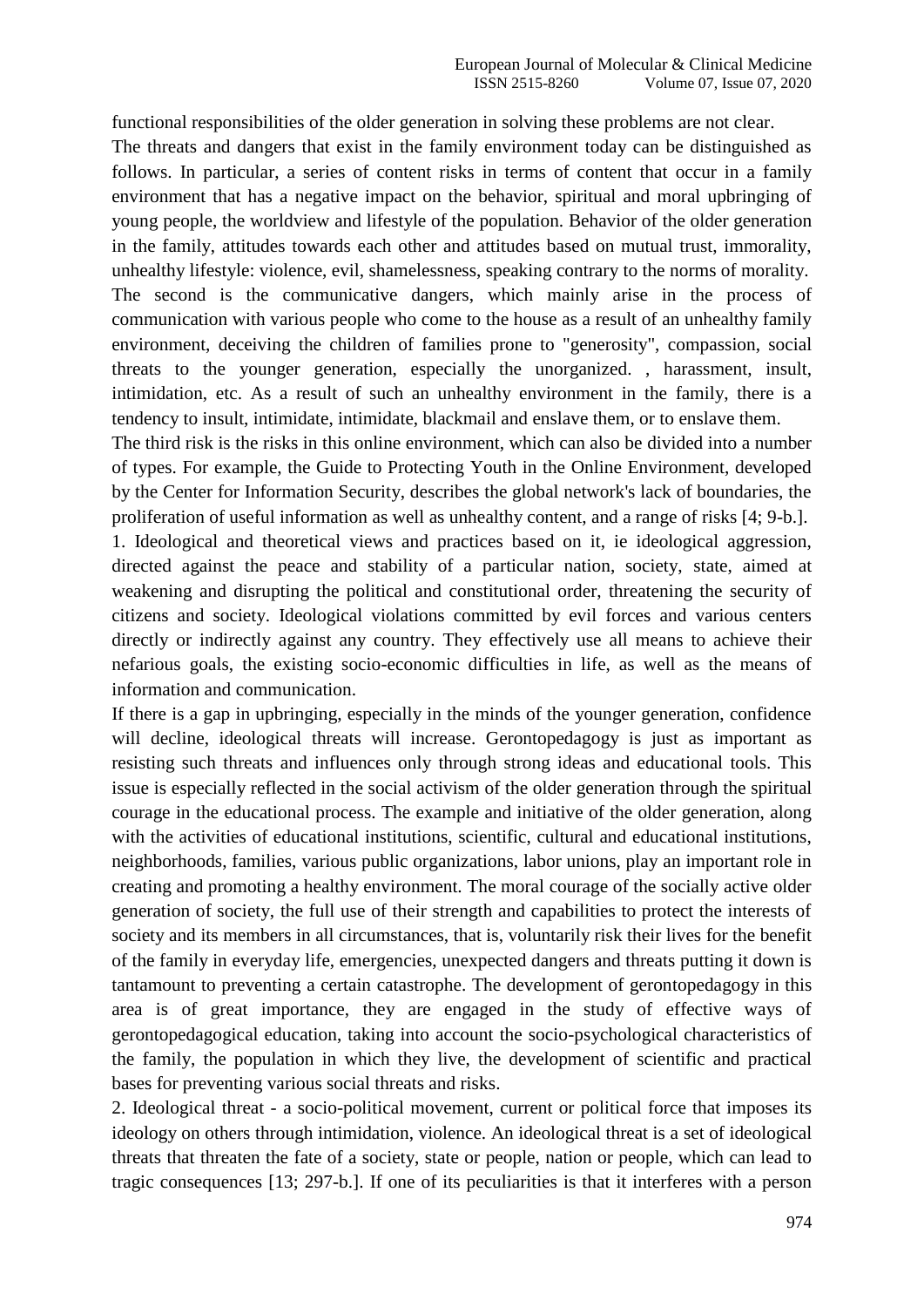without choosing language, religion, belief, its harm is assessed by immorality, mental disorder.

Distracting people from their harmful effects; raising doubts about the development of society; the abolition of the patriotic spirit. Although in order to eliminate them, first of all, it is not enough to promote the stages and results of national development on the basis of concrete facts, in this regard, we recommend the effective use of gerontopedagogy, training gerontopedagogical staff with a healthy faith.

3. Threats on the Internet are a global problem that young people face and that negatively affect their psyche, social activities, threatening the content with easy access to information and sources of information about violence, evil, immorality, immorality, existing vices. For example, the process of uncontrolled spending time in online games. As a result, the following dangers arise. First, uncontrolled use of the Internet weakens parental authority, loses status, and increases the scope of foreign ideas. Second, the risk of anonymous internet communication, intrusion into personal information, and Ludoman's disease are on the rise.

In families prone to the above-mentioned threats, the lack of social control, the control of others, especially the initial difficulties and contradictions of family life, is hitting the roots of young families. However, social control, criticism, advice from those around, reminders, impartial advice from parents, neighbors, neighbors and believers are gerontopedagogical factors.

If we pay attention to the research of V. Zadorin on the issue of social threats, it is interpreted in the most developed countries of the world, namely, social threats as the main factor undermining social security [9; 91-98-p.]. Studies show that the primary reasons for the emergence and rooting of families prone to social threats are the increasing social, political, spiritual, ideological, not only exogenous but also endogenous impact of ecotreats. As a shining example of this, we can see that modern conditions have included unemployed families in the list of unsuccessful families. In a 2013 interview with The Guardian, German Chancellor Angela Merkel described youth unemployment as "Europe's most pressing problem." He stressed that the governments of European countries should follow the German experience in order to prevent the emergence of the "Lost Generation", that is, students should be both educated and employed at the same time. The "lost generation" is defined as those who went to war at the age of 18 between the First and Second World Wars and were involved in killing people. After the war, it was difficult for them to adapt to normal life. Many of them committed suicide, others went insane. There are those today who compare today's youth to the lives of the soldiers of that time. Unemployment is the cause of the "lost generation" of the 21st century.

Today, the family crisis, the growing problem of generational alienation, is also closely linked to the endogenous nature of social risks. It is expedient to effectively use the experience of the older generation in strengthening a number of functions of the family in preventing social threats and overcoming existing problems in our society, to integrate the impact of their school of experience into the content of large-scale reforms. Because the problem of rational use of knowledge and experience of the older generation in education provides opportunities for positive solutions to the social problems of education, facing not only young people, but also society as a whole.

We need not only the pedagogy of the elderly to stabilize the spiritual and moral environment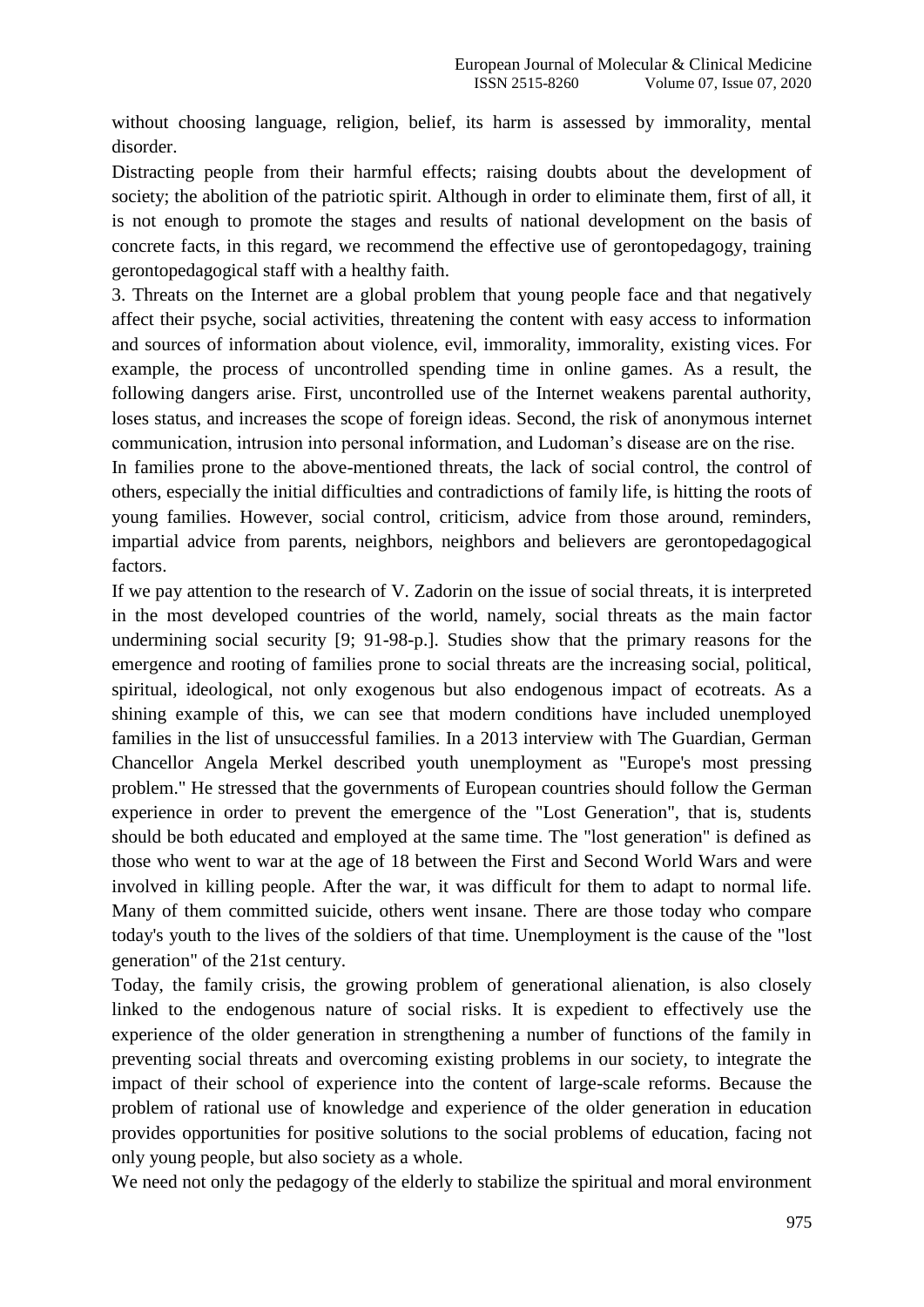of families prone to family crises and social threats, but also the system of effective use of the experience of the older generation in education (gerontopedagogy). and grandparents, in general, while proposing the judicious use of the productive experience of the older generation in education, we intended to improve the quality of the level of performance of family functions.

First of all, if we take the reproductive function, this function requires the continuation of a healthy offspring. The poor performance of the older generation in the field of reproductive health requires a comprehensive study of the issues of reproductive health and demographic development of the family, improving its welfare and well-being [3].

When we talk about the economic function, it means that certain members of the family earn money for others, provide for the minors and the elderly, raise money, and most importantly, plan the family budget wisely. Through the attitude to work in each family, the function of forming diligence, training young people in the family to a profession, a certain profession will serve to solve the problems of welfare by not only providing employment for family members in the future, but also raising the material standard of living. Teaching children to work in the family ensures the continuation of the ancestral profession, the transmission of family traditions from generation to generation, the issue of employment, in short, the economic support function of the family, and the possibility of further elimination of dependency.

The family as a microenvironment has an impact on the mental, physical and social development of the child. In this case, the function of family socialization is fulfilled. The family is the first and foremost social group influencing the formation of the child, and in it the natural-biological and social relations of parents and children are inextricably linked. The function of emotional influence is manifested in the fact that all family members in the family should enjoy the spiritual environment of the family, feel comfortable.

The economic function serves to maintain the family, which is the main economic basis of society, the physical condition of all its members. Caring for the elderly and the younger generation focuses on facilitating the daily chores of the family.

The social threats listed above and the problems of ensuring the quality of family functions aimed at preventing them are determined by how well the educational function of the family is set up. Because the development of any society is a continuous process that is inextricably linked with the extent to which the problems of families in that society are solved. In our opinion, the reason for the ineffectiveness and problems of the educational function to date is the lack of a personal example of upbringing in the family. It is no coincidence that one of the most important means of education is personal example. Because upbringing in the family, by its very nature, is determined by the activity of the older generation, which can withstand social threats with moral qualities such as patience, contentment, perseverance, and serve noble ideas.

In stabilizing the relationship between generations in the family environment, the older generation's example of life, behavioral culture, family planning, pedagogical and sociobiological preparation for the upbringing of future children, family principles that unite the family gardening, grafting, furrowing, seedling planting); collective initiative (cleaning of canals, hashar); diligence and reading of parents (daily readings in the family circle, poetry); discipline and responsibility (personal adherence to strict rules, fidelity and fidelity to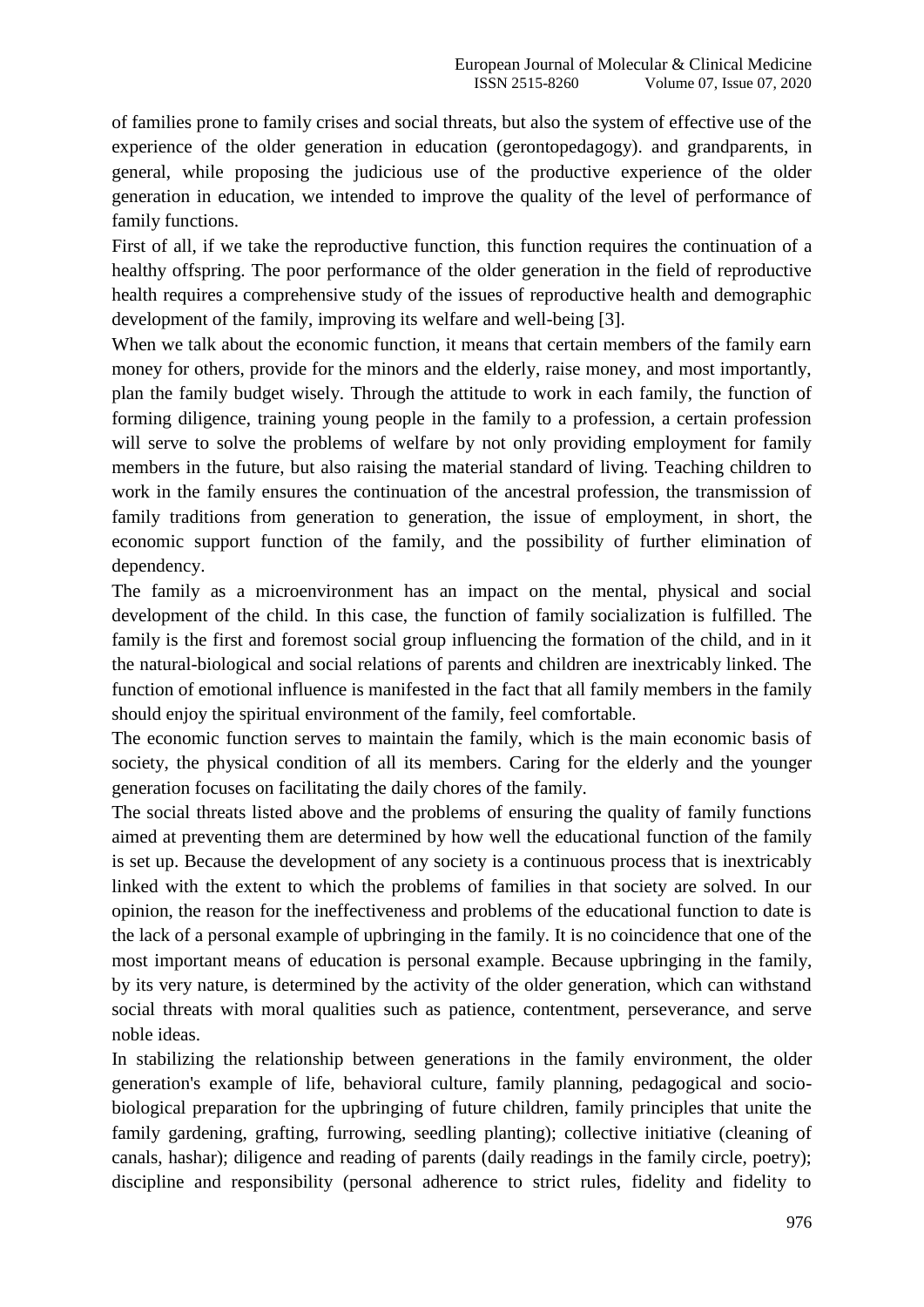promises); demanding (control, monitoring, analysis) ;, the importance of the social status of the "older generation" (the role of grandparents in the family, the attention and attitude to them, the degree of adherence to their teachings); in the existence of a mutually positive and friendly relationship between children and adults.

It is no secret that there are people who do not understand the essence of the reforms in society, who deliberately obstruct the creative work in practice, who act contrary to the requirements of society. This category of people is also a product of the family environment of society. When we think about these families, we see that researchers have different views and approaches to families that have a negative impact on child rearing and a negative social environment. Some researchers link such families to the product of upbringing in "conflicting families," while others see them as an effect of the environment in a "socially dangerous family" [16; 7-8 p.]. According to the researchers, there are families in the society that have a huge negative impact on the life of the society, and it is difficult to imagine their consequences. Such families are called "socially dangerous families," and in most such families, a generation is formed that poses a threat to society. According to the results of the analysis, the socially dangerous situation of families is characterized by an unhealthy family environment, unhealthy lifestyle, insincere attitudes and communication of family members, in short, the violation of individual rights in families.

In our view, those who engage in established discipline, immoral behavior, grow up not only in conflict or socially dangerous families, but also in families that are often prone to social threats. Because a healthy lifestyle in the family determines not only the absence of harmful habits and vices, but also the demographic situation in the family, the family budget and economic security, the status of family members in society. It is well known that the hearth of upbringing is the family. All individuals receive upbringing in the family, in an environment that influences the upbringing process. It moves from micro-environment to macroenvironment through self-family upbringing. If the environment in the family is healthy, the behavior of the foster child and the learning process will also be under control. In this process, educators serve as both a guide and, in a word, a role model, as well as a facilitator and guide. Scholars describe the family as a place of upbringing and example as follows. "The family has infinite, even unique, opportunities in the spiritual formation of the individual that have not existed in any other environment" [10; 146-b.].

It is expedient to strengthen a number of functions of the family in preventing such social threats and overcoming existing problems in our society, to effectively use the experience of the older generation in stabilizing the family environment, to integrate the impact of their school of experience into comprehensive reforms.

The upbringing of young people is a great and at the same time a very powerful responsibility. Our ancestors have always paid great attention to this issue. This issue is one of the inalienable spiritual qualities of the nation and people, and every moment and every action must be taken into account and analyzed in the upbringing of young people. This is not an opportunistic, seasonal job, but a complex and time-consuming process that is carried out consistently from the earliest days of youth's upbringing.

According to M. Mead, the process of cultural transmission within the family and in intergenerational relations creates a certain type of culture: in postfigurative societies, the cultural pattern is pre-given - children learn mainly from their ancestors; In "cohesive"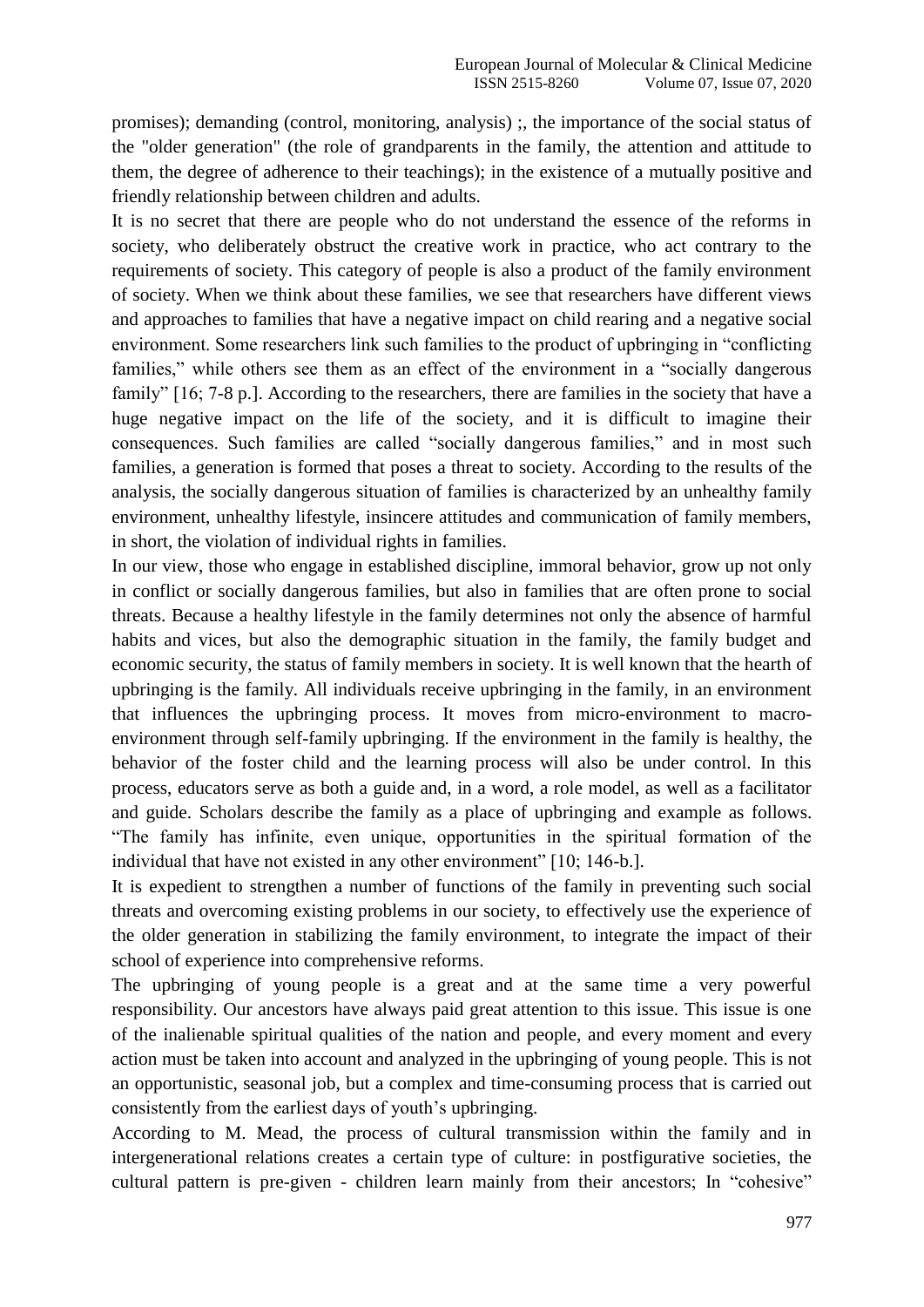societies, the cultural patterns of the new and old generations coexist and conflict; In a "prefigurative" society, the creativity of the younger generation goes beyond the given pattern, and adults learn from their children [14; 429-b.]. G. Marcuse views intergenerational conflict in relation to the anthropological structure of human needs and as an expression of the law of nature that has a revolutionary effect on society. O. Kont and J. Mill analyze the relationship of generations and see the process of generational change as a "driving force of history." German scientist W. Diltey connects the importance of age in the process of socialization of a person with biological and social factors and recommends to consider it in the following indicators: 15 years, 30 years and 33 years, which are the age-determining period of youth, and then in the body the process of exchange takes place during the maturity of the generation [7; 730].

Consistent state policy in the field of gerontopedagogical education, the need for special infrastructure for the education of the elderly, and the implementation of this by the mahalla institute is a characteristic feature of national practice. The essence of gerontopedagogical education is to ensure the participation of the elderly in production. The practice of gerontopedagogical education not only enriches the lives of the elderly with new content, but also helps to meet their important personal needs. In particular, further raising the status of the elderly in society implies the formation of social activity in them. Experience and control over the composition of public commissions under khokimiyats in cooperation with the Nuroniy Foundation, advocacy among the population with the participation of seniors with great professional skills and potential in various fields such as science, art, crafts and other similar areas. requires the inclusion of representatives from veterans who are well versed in the mechanism, and the identification of mechanisms for the operation of public control receptions for the older generation based on cooperation between the education system and families.

Psychology, geriatrics, psychology of the older generation, medical bases of the aging process, art therapy, music therapy, bibliotherapy, social treatment of the elderly, care techniques, elements of demography, psychotherapy, social pedagogy, provide knowledge on topics such as institutional forms of medical care for older people, psychopedagogical diagnosis, psychology of human development, cultural anthropology. The course achieves the following: organization of various work and leisure courses for the elderly; cooperation with institutions to support the elderly; identifying the interests of the elderly, arousing a sense of satisfaction with life and helping to meet their needs; restoration of professional activity of older people; increase cultural and educational activities; motivation for psychophysical development; adaptation to modern requirements; development and implementation of programs for the return of the elderly to social life, employment; strengthening the health of the elderly, increasing physical and mental activity, as well as teaching a rational diet. Gerontopedagogues organize courses for the elderly individually or in small groups. In addition, children, teenagers and young people are involved in the courses.

If we pay attention to the problem in the example of Uzbekistan, respect for the elderly, use their rich life and professional experience, create conditions for a meaningful life requires a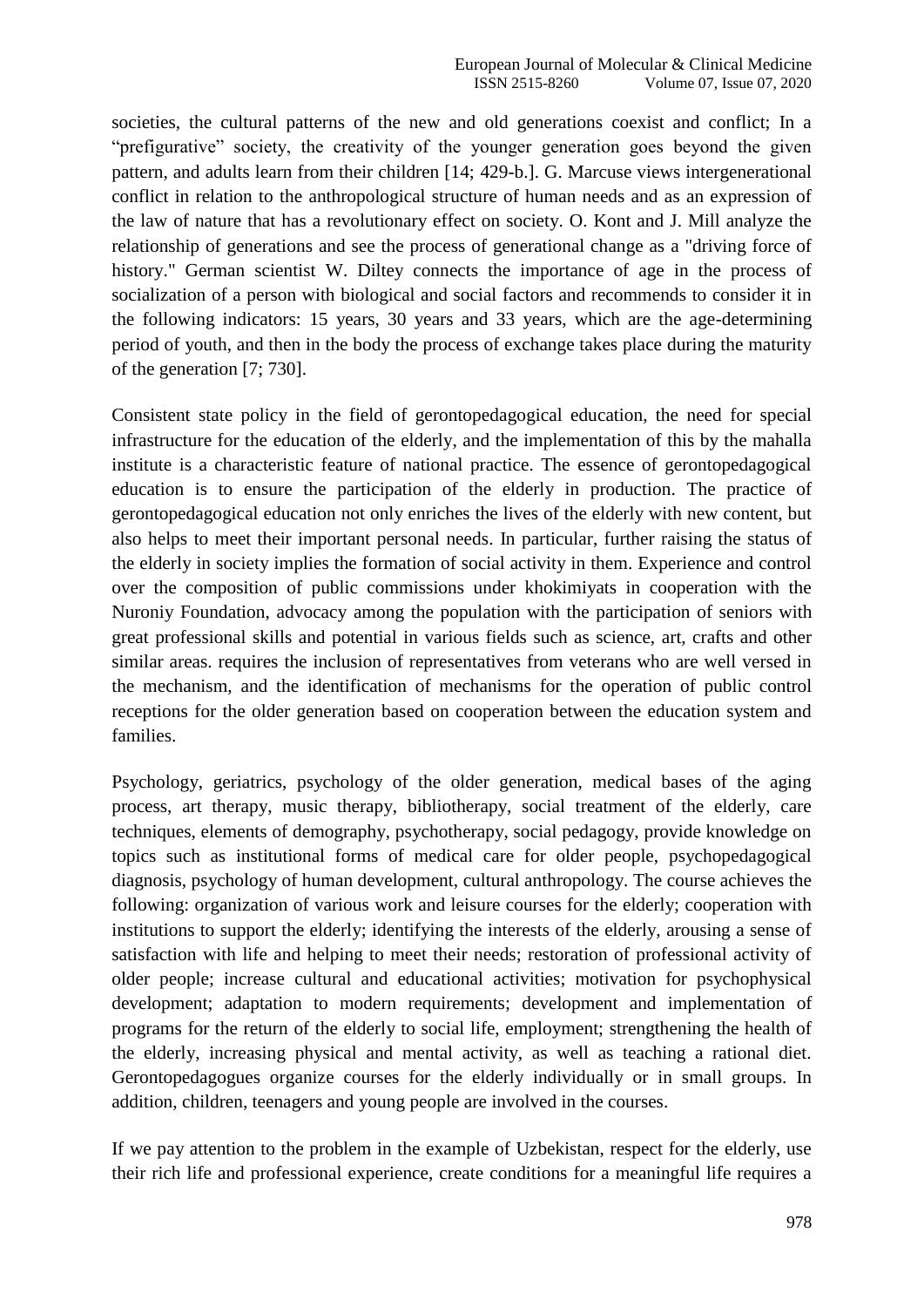combination of national and universal values, improving the criteria of a healthy spiritual and moral environment. In this regard, both educators, parents and the older generation, in short, the whole society should be pedagogically based on the principle of "struggle against thought, idea against idea, ignorance against enlightenment only."

The State Programs on the implementation of the Action Strategy on the five priority areas of development of the Republic of Uzbekistan for 2017-2021 ensure the stability of the family, further development of the family, increasing the role and responsibility of parents in raising children, financial and moral support of young families. Special attention is paid to the issues of raising the role of the family in raising a physically healthy, spiritually mature, comprehensively developed harmoniously developed generation, strengthening the status of the mahalla. Indeed, the upbringing of young people is for us the most important and fundamental issue that will never lose its relevance and importance.

The perseverance of the older generation, deep thoughts, in short, good deeds are an example, a true role model for the younger generation in the formation of a healthy lifestyle in society, and the use of national methods of gerontopedagogy in the current dangerous period is gaining importance.

President of the Republic of Uzbekistan Sh. Akhmetov stressed the role of experience, methods and forms of education of the older generation in the education of young people, the role of pedagogical preventive measures in combating social threats in families prone to social threats. M.Mirziyoev Abdurauf Fitrat explains the following thoughts of our ancestor on the upbringing of the younger generation: "People should strive for a clear goal, to be rich, to be happy and respected, to be brave or weak, to be humiliated, to bear the burden of unhappiness, to be neglected and dependent on others. and enslavement depends on the upbringing they received from their parents as children "[5; 295-b.]. As the great thinker and scholar Yusuf Khas Hajib wrote, "A good deed enters with white milk and does not change its style until death comes" [23; 184-b.]. In the same way, if a parent sets a bad example for his children, he will become a relative of the children. It is no coincidence that the Russian writer Leo Tolstoy once said: "For the upbringing of children to be successful, educators must constantly educate themselves."

Given the growing threat of extremism, terrorism, drugs, human trafficking, illegal migration, and "mass culture" around us today, the deeper meaning and significance of these words become even clearer. In our opinion, just as land, water, and sun are needed for a tree to grow, so the upbringing of children is influenced by such primary factors as the family environment (older generation, parental example), honesty, and social environment. Every parent raises future members of this community in the family. "At all times, parents have a great life experience, mutual respect, loyalty, love, solidarity, faith, diligence, family, a school of perfection for their children. In this school he received a lifelong, deeply rooted lesson in his faith "[22; 47-p.]. If we compare the educational heritage of the older generation to a fruitful tree that produces shade and fruit, in some cases we enjoy the fruits of this fruitful tree, we cherish it for tomorrow, for the next generation, and sometimes we use it only for the sake of the stomach. In this regard, we are pointing out that there are those who do not effectively use the unique upbringing experience of the older generation, but also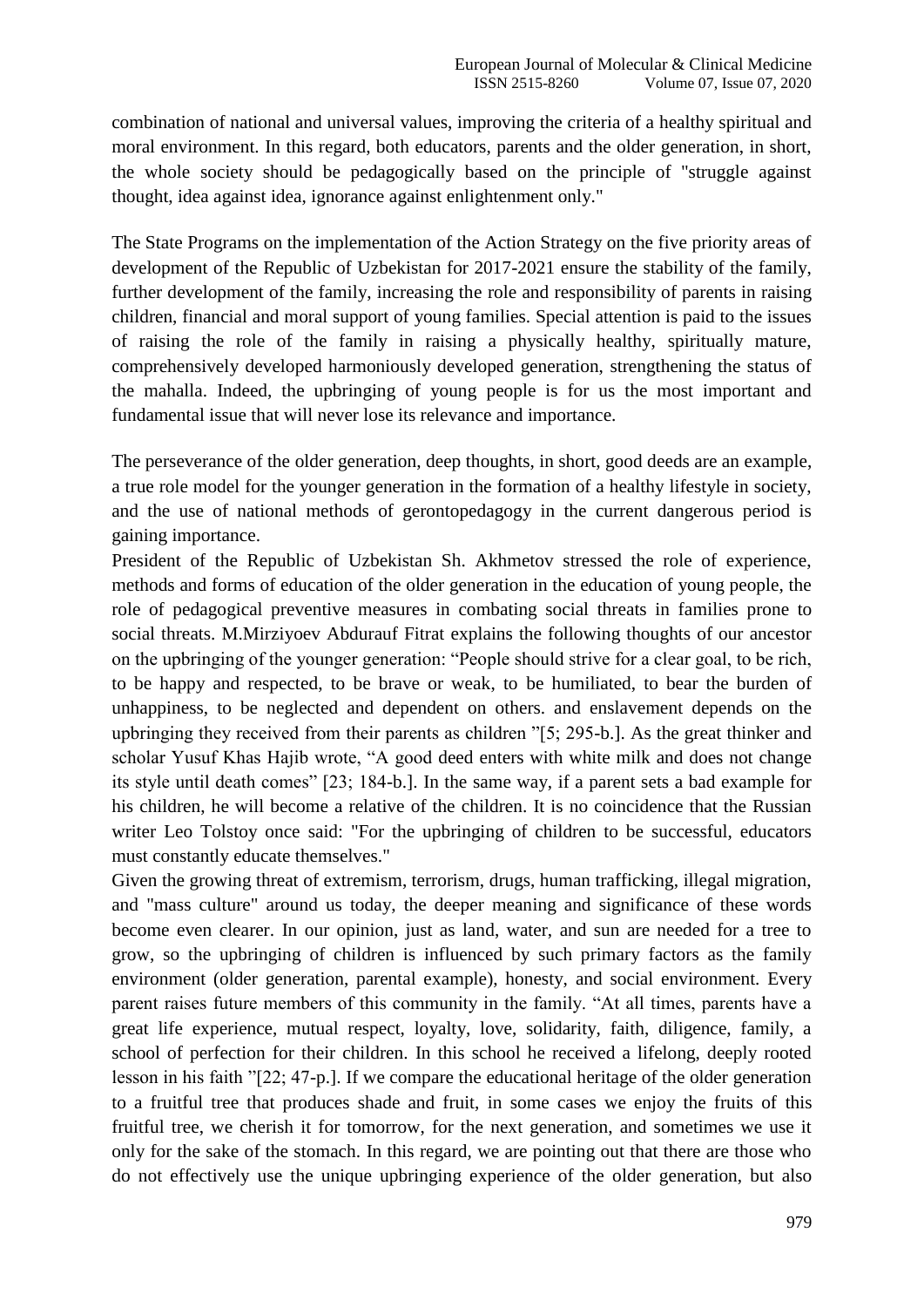consider their economic supportive power and character. Just as the tree (the older generation) does not pay attention to the process, the negative impact on the attitude, and strives to produce as much as possible, the legacy of the older generation will pass the school of education and life lessons for the next generation. Mutual respect between family members, their mutual support and care, the spiritual purity of many young people, the pursuit of knowledge and enlightenment ensure the development of society. The well-being of society, solidarity among people, cooperation, and the integrity of the system are achieved through fair policies and the exemplary work that results from them [8; 157-b.]. However, the basic concepts that form the basis of our national ideology are first absorbed in the family environment. In the family, the teachings of the ancestors, the teachings of the grandmothers, the example of the parents, the love, all the actions of the older generation are carried out by example. This is also a unique educational process. The elders of the family - grandparents, close relatives are also directly and indirectly involved in this process. In the example of their unity, the ideas of goodness are instilled in the minds of young people. Because it is in the family environment that sacred traditions, love for the Motherland, faith, responsibility, patriotism, humanity, passion for science and cultural skills are formed.

First of all, it is necessary to teach the older generation in the family to treat each child with respect for their history, accumulated experience, intellectual potential. Quoting from the heritage of ancestors, their works, using examples from their exemplary lives, serves to increase the effectiveness of work against spiritual threats. The mahalla, which has a strong influence on upbringing, regulates relations on the basis of justice and moral criteria.

In conclusion, we can say that these actions are based on the heritage of our ancestors, the rational use of exemplary way of life, the effective use of their invaluable teachings through the study of spiritual heritage, in short, the guarantee of tomorrow, the guarantee of our great future. is to enhance the maturity of future youth. This is done only by those who have moral maturity, that is, by worthy heirs.

## **REFERENCES:**

- [1] Decree of the President of the Republic of Uzbekistan No. PF-4947 of February 7, 2017 "On the Action Strategy for further development of the Republic of Uzbekistan." Collection of Legislation of the Republic of Uzbekistan, 2017, No. 6, Article 70. www.lex.uz
- [2] Decree of the President of the Republic of Uzbekistan No. PF-5106 of July 5, 2017 "On increasing the effectiveness of state youth policy and supporting the activities of the Youth Union of Uzbekistan." www.lex.uz
- [3] Decree of the President of the Republic of Uzbekistan No. PF-5325 of February 2, 2018 "On measures to radically improve the activities in the field of support of women and strengthening the institution of the family." www.lex.uz
- [4] "Guide to the protection of youth in the online environment" developed by the Center for Information Security under the Ministry of Information Technologies and Communications of the Republic of Uzbekistan. - T .: 2016. - 9 p.
- [5] Mirziyoev Sh.M. We will build our great future together with our brave and noble people. - T .: Uzbekistan, 2017. - 488 p.